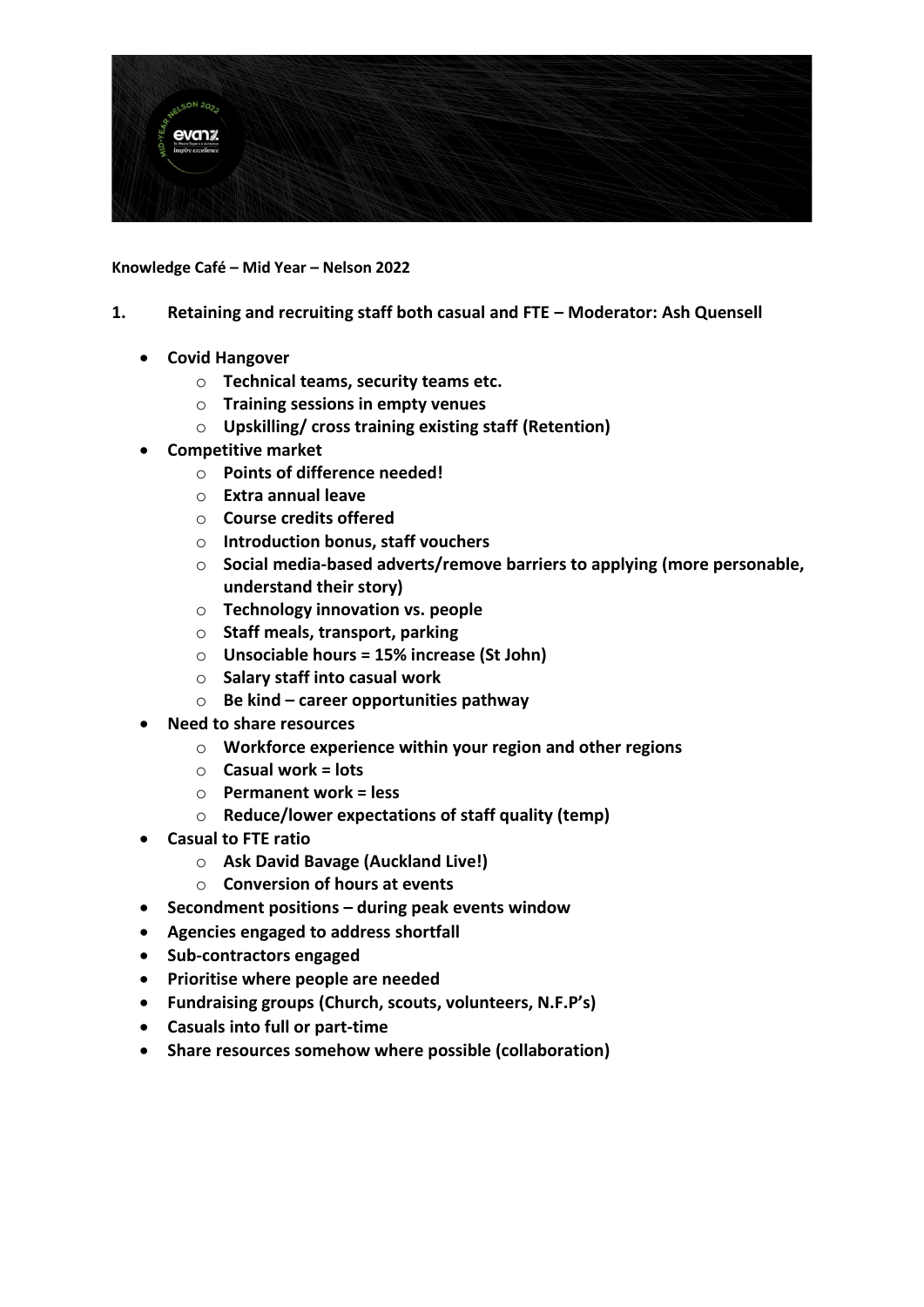

## **2. Sustainability - zero waste initiatives – Moderator: Nelita Byrne**

- Good news stories: another story to showcase venue and activity
- Convert glass bottles into sand used by Parks and Recreation
- Rainwater to flushable water, hand washing water
- Decant into reuseable
- Proper cutlery leads to washing dishes leads to job creation
- Little tweaks can make a big difference (easier in small venues)
- Netflix –A Plastic Ocean
- Las Vegas berms that needed watering replaced with desert grasses
- Education of the community consistency between City waste and venue waste
- Call on your Council's Zero Waste Team
- Bag check at Spark Arena identifying 'contraband' ( plastics and anything else noncompostable – think about this particularly at children's shows (packed lunches)
- Aim to control the waste stream commercial decisions around your suppliers. Can they supply compostable items? Are they recycling?
- Challenge hirers with bringing in sponsor product aim to have everything compostable
- Signage Infographics showing what is compostable must have pictures
- If you don't put bins out, no landfill
- Communication to attendees. Educate, educate, educate.
- Bin Director/ Director of Refuse
- Talk Trash
- Bees at Spark arena produce honey that's put in performer's dressing rooms
- Eden Park have sorters at the end of events. Composting on-site. Grow space local community groups grow produce that goes to local outlets
- Can you get people to take away their own rubbish?
- Trade shows are the hardest to manage
- Every single event has a waste minimisation plan. Must be reviewed by Zero Waste Team/person. Be part of event by-laws. Provide bins and other collateral to hire
- How do you get clients to buy in/adhere to the plan? On-charge for venue taking waste away
- Local school involvement
- Food scraps for pigs
- Green building
	- o Options for Govt funding
	- o Switch to LEDs when things come to end of life
	- o Rain water (need space to capture)
	- o Solar Panels (Trusts Arena achieved 40% of their power)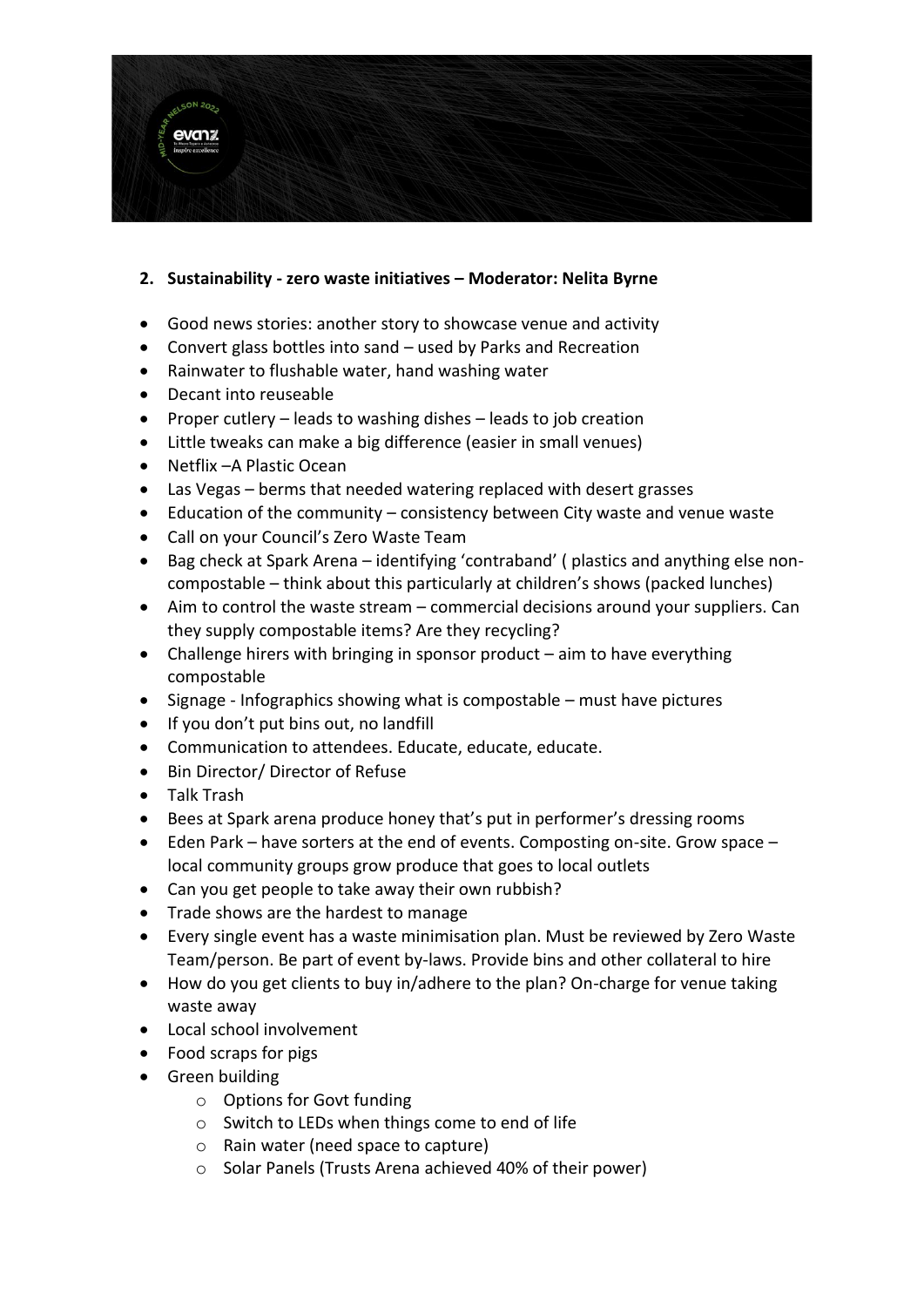

- $\circ$  Colour of building light colours to reduce temp
- o Planting of trees outside
- o Swap from water coolers to water fountains (bring own bottle for refills)
- o COVID encouraged the use of own water bottle
- o Rain water for irrigation of fields
- $\bullet$  Cleaning plan waste sorting
- Measure your diversion and report publicly (Trusts reported 70%, Trafalgar Centre said 92% at events)
- $\bullet$
- Sustainability is coming back in stopped with COVID
- Perception of reuseable coffee cups/globelets. Have some in staff spaces
- Hand towels vs hand dryers (upgrade)
- Masks….
- Sustainable events
	- o Success stories decrease waste
	- $\circ$  Build int contracts work with promoters/clients
- Carbon Neutral Events
	- o How to reduce carbon emissions?
	- $\circ$  Carbon credits buying NZ ones
	- $\circ$  Local performers = reduced travel
- Do you allow glass in theatres? Plastic, reuseable glasses. Evac issue.
- Increased cost but for Councils this is a key outcome/focus
- Removal of bins
- Consistency across venues
- Important to share the story, what the process is, circular process, where it ends up
- Together collectively put pressure Bluebird, Tip Top (scoop vs. cardboard)
- •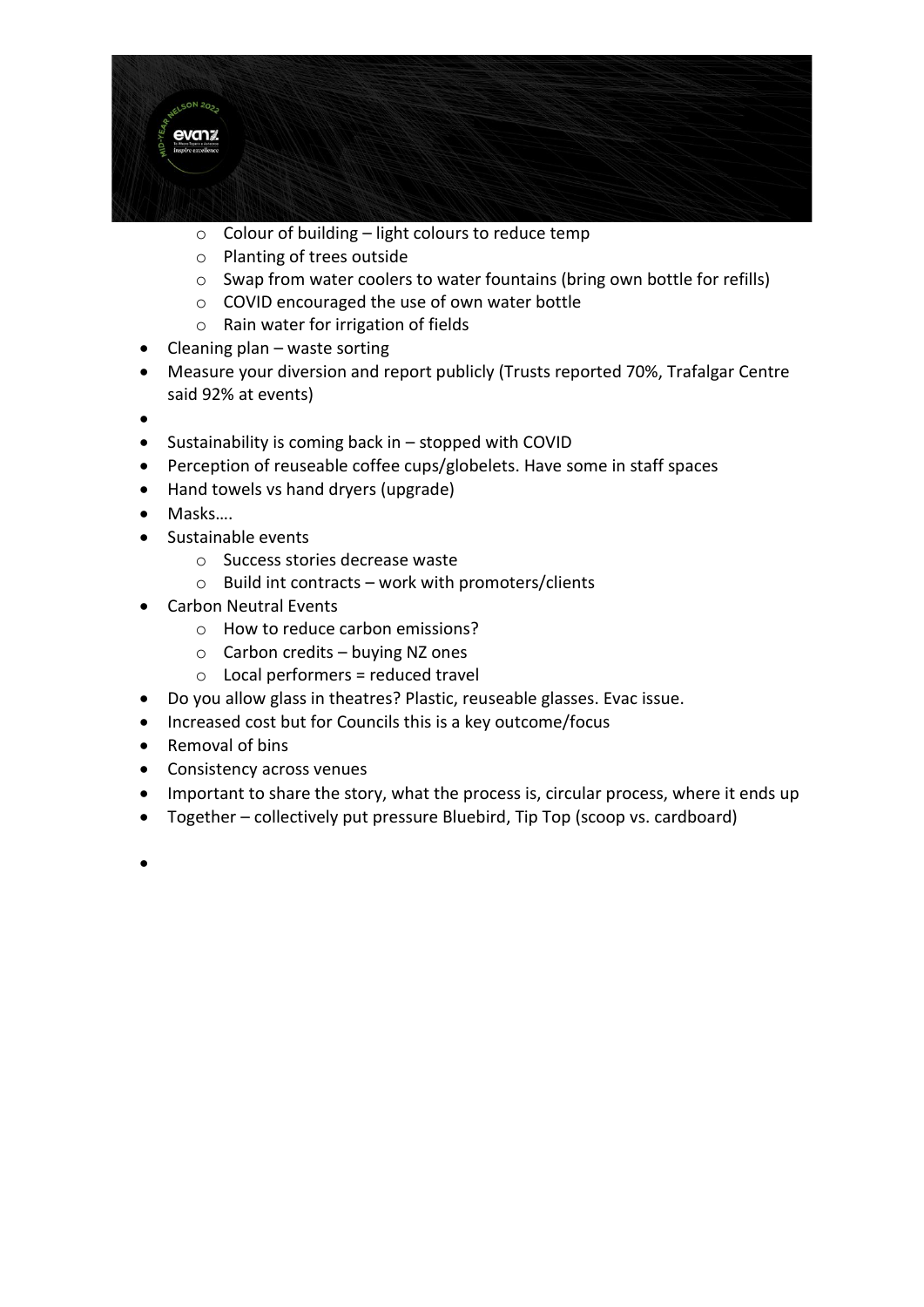

- **3. Building a programme with your local community- working with your local performing arts sector and community groups – Moderator James Wilson**
- What can arts venues learn from sports?
	- o Fan experience
	- o Build loyalty
	- o Build brand
- How can visiting hirers bring something specific/special for our community?
- MOUs with key users/stakeholders.
	- o "You always have a place here"
	- o Including pricing
	- o Building a long-term relationship beyond one hire
- Balance of regular hirers vs touring shows. Discussion is easier if you've built the relationship
- Subsidy or investment as opposed to "discount"
- We are community facilities first and foremost
- The challenges of working in an environment where revenue and commercial use is a priority
- Fourth Generation Venues (PACA) Steven A. Wolf
- Is audience development an outdated term?
- After school programmes giving the next generation access and agency in your venue
- Identifying ambassadors in the community to share your communications
- Value FOH staff and what they hear they are the eyes and ears of the venue
- Community:
	- $\circ$  The value that comes from shared information
	- $\circ$  The story behind it is important
- What is community? Who qualifies for community subsidy/discount? E.g. a dance school with young kids – but its run as a business.....
- Subsidy
	- o Investment as opposed to discount
	- o Two sides to the coin, value perception
- How to utilse un-used space COVID has enabled us to try new things
- A community grows and changes over time. There is a constant need to stay relevant and in tune with your community
- Community = ratepayers. Change the conversation so that local = qualify for subsidy
- Fees i.e. inside charges. Flexibility for community hirers?
- Changing perceptions of a venue by opening to different user groups, opening doors, inviting the community in
- The challenge of encouraging audience crossover i.e. loyal participants in their own show but they don't support others. Need to break this down – venues need to be actively involved in producing
- "Happy Hour" for local sector to encourage collaboration and share planning/scheduling
- How do you create connections between your community and a touring group?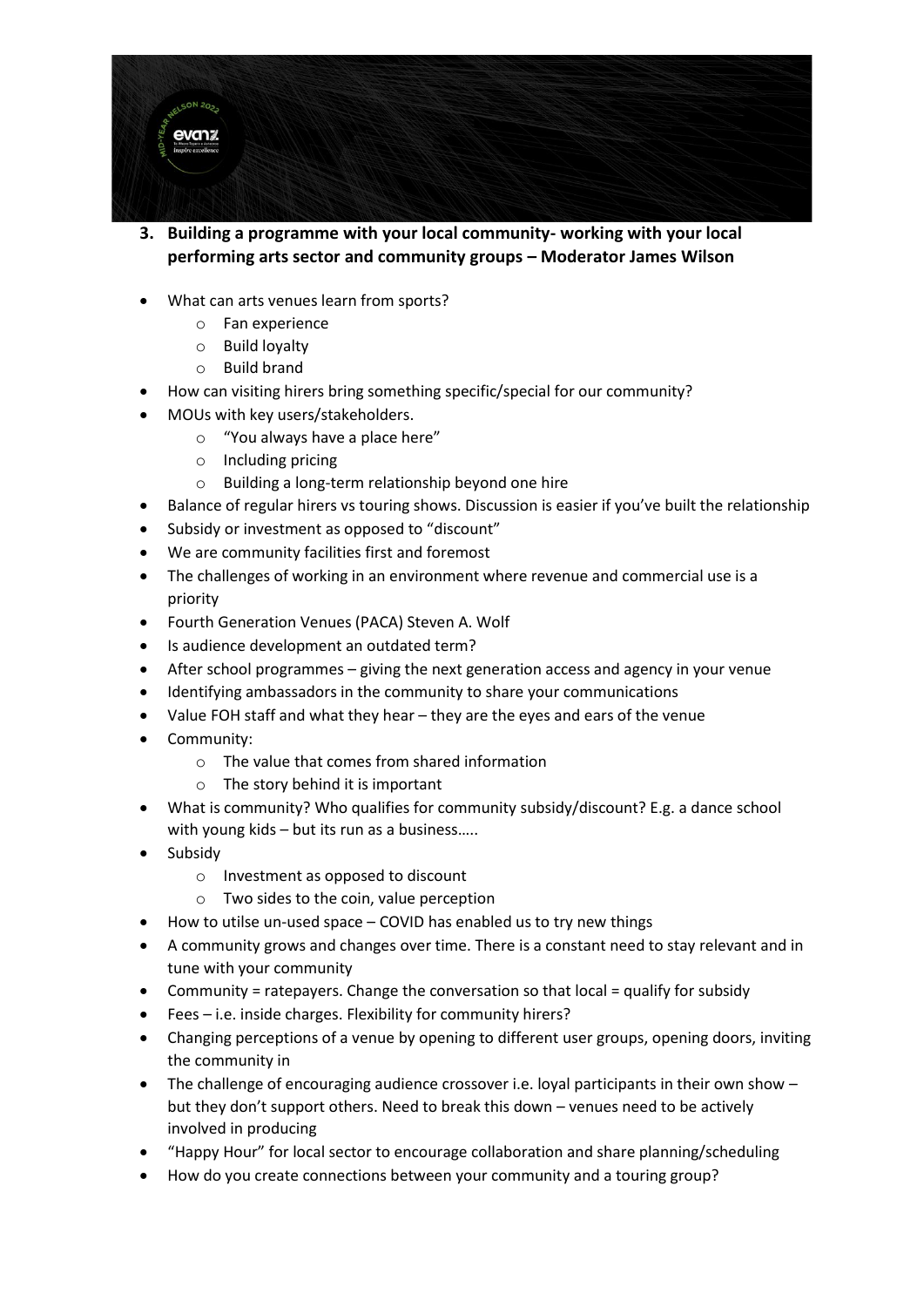

- Building an umbrella brand/programme/festival for touring shows to "slot" in. Audience/family grow trust in the brand, more than the one show
- Risk of "contracting out" the relationship building venue-led, rather than company-led
- Relationships at the centre
- % balance of community/touring
- Local work becomes the lifeblood of the venue through the Pandemic
- Local programming = ability to create positive, vibrant buzz
- Building relationships/brand recognition. It's a long-term game
- "Made in…" programmes giving local groups access and ownership of space. "Take the Stage" (Auckland Live)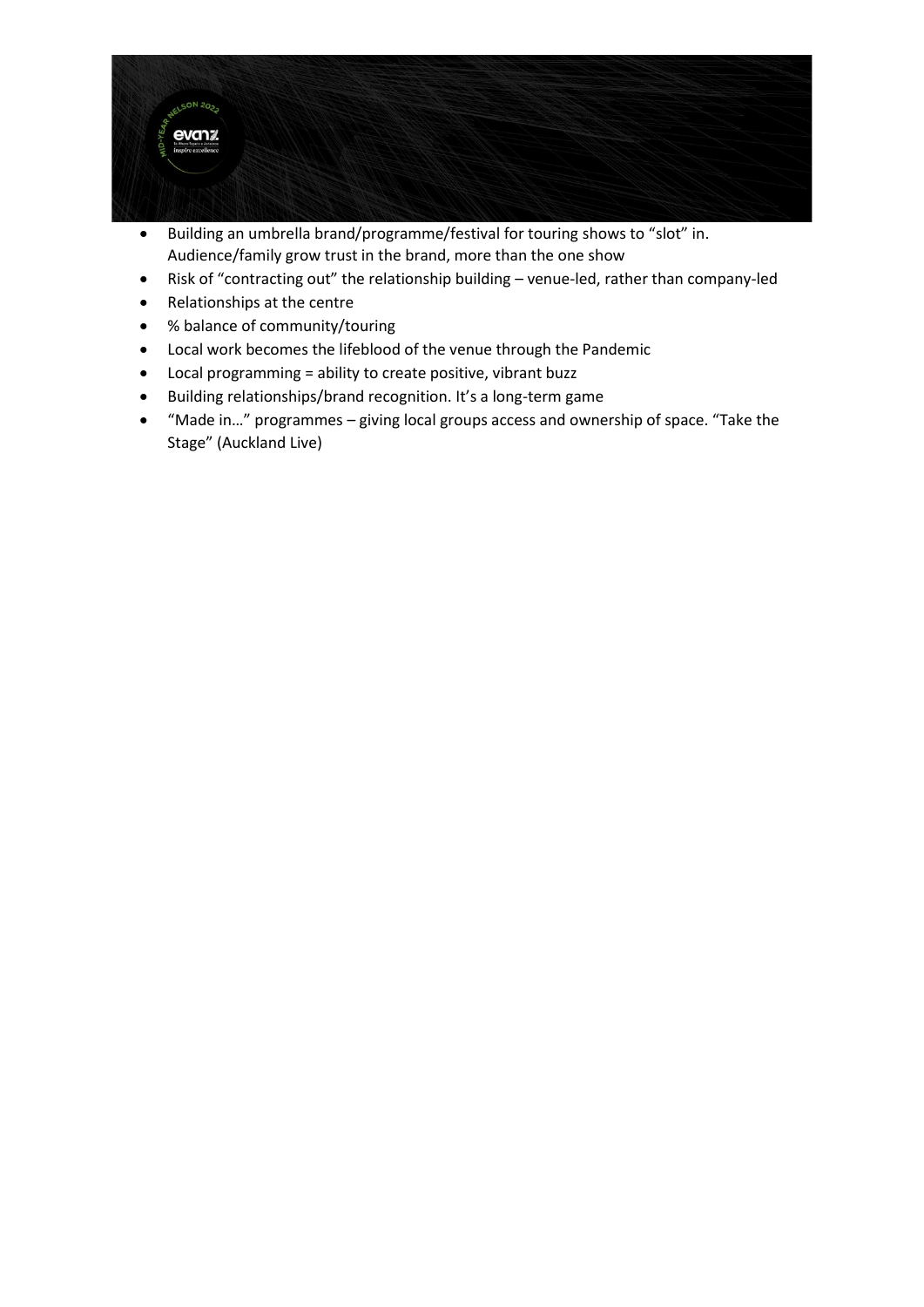

- **4. Media relations and publicity – making sure your venue is on the front page** *for the right reasons* **– Moderator Adam Lynch**
- Only CEOs and GMs should speak to the media needs to be policy, backed up by employment agreements and reminder emails to staff.
- The 1am issue….what do you do if there's no GM.\/ CEO onsite?
- Proactive engagement with media venues, local 'rags' and bi-monthlys
- Lack of interest Negative news stories, hard to engage
- Eden Park manages to be in the news a lot
- Face to face or phone calls deal with issues directly. Avoid misinformation
- Sitrep VOC needs incident info, recorded by the Event Manager Have a template ready – Who involved? Why? Actions
- CDC Six Principals of Crisis Management
- Develop key relationships
- Direct message control live
- Media training for staff
- Consider written response only to ensure context
- Have a process engage with Council comms team. Delay at first, plan response
- Social media Policies– beware keyboard warriors! Balance personal views
- Marketing to Media relationships
- Comms with crisis management
- Procedures to elevate critical messages
- Positive Publicity Concerts 9LAB), Pocket Park Nelson
- Do we need an industry voice like Live Performance Australia?
- Media Plan how do you proactively deal with media? Plan vs policy (outlining what you can't do, who can speak on behalf of the venue, escalation processes
- Baycourt example of prepping PR response in case (Pride Flag example)
- Social media how do you manage staff interactions? Should you? Freedom of speech. Reminders to staff about expected behaviours as a Council staff member. Election example.
- 'Conflict of interest' policy also important for staff
- Recent incidents focussing on security responses on the field. Contractors take their lead from the client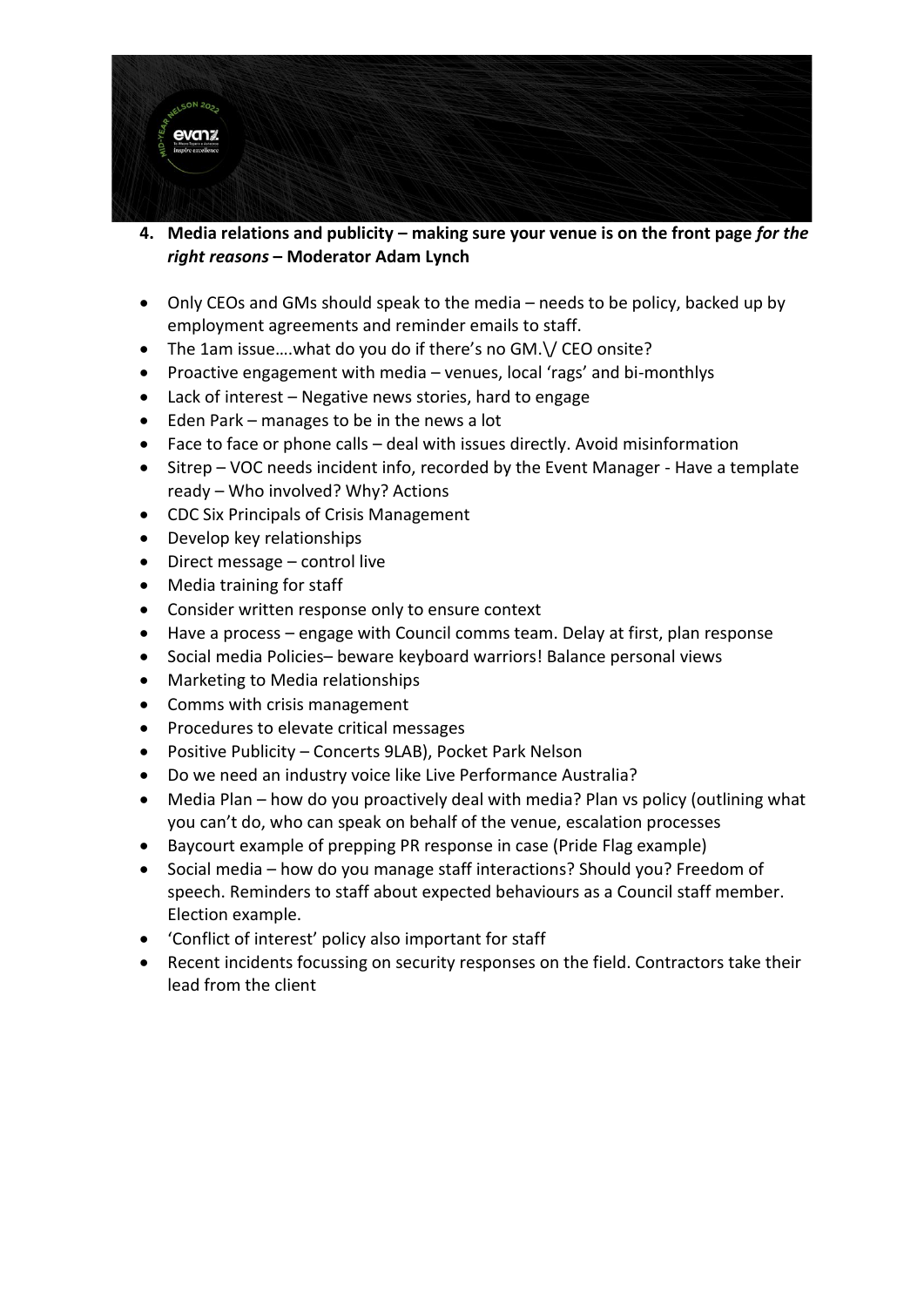

- **5. Consumer behaviour post Covid – food and beverage, behaviour within venues, spending habits….will consumer behaviour be different from pre Covid to post Covid? Moderator - Chris Mintern**
- Venues how can we reassure our patrons?
	- o Mask wearing
	- $\circ$  COVID protocols provide clarity
	- o Cautious staff
	- o Hand sanitiser etc in place
	- o HVAC systems
	- o Certification WellHealth
	- o Cleaning
	- o Behaviour changes per event (Festivals/concerts)
- Consumer behaviour what has changed?
	- o Late ticket purchasing
	- o Events postponing
	- o Last 10 days
- Inc SHP premium experience
- Aggression tolerance levels, stress levels, anxiety
- COVID fatigue